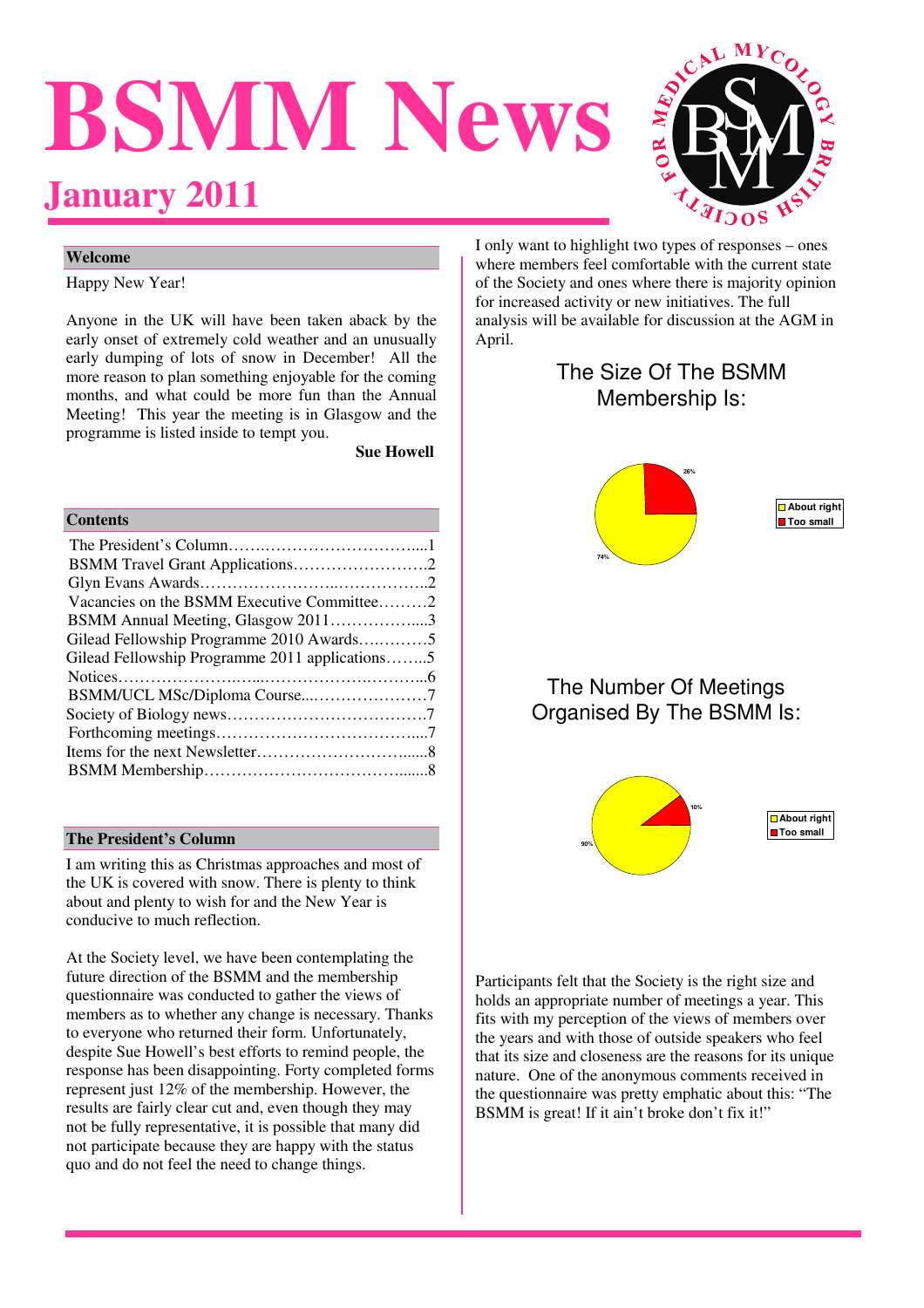

# The BSMM Should Publish More **Guidelines**



# The BSMM Should Have An Academic Publication



However, the questionnaire reveals an enthusiasm for more guidelines. The BSMM has a good track record for these and remains responsive to the need for new ones (for example, the recently convened working party chaired by William Hope will provide guidance on therapeutic drug monitoring, of increasing relevance in our clinical practice). I think that the membership is in the best position to suggest new guideline initiatives – the BSMM should be able to provide resources for whichever worthy ones are proposed – so, please make your proposals at the AGM or in writing to any of us on the Executive Committee.

Two-thirds of the participants also felt that the BSMM should have an academic publication. There was a fair spread of opinion between a publication of the proceedings of the annual meeting, the "Mycology Year" and an academic journal.

Coincidentally, the ECMM has been offered the opportunity to take on "Mycoses" as its journal. This means that the affiliated societies of the ECMM (of which we are one), will be offered electronic access

subscription at a rate of  $E$ 5 per member, to be collected by the individual societies. There is the facility to produce supplements, and so, if there is sufficient demand, we could conceivably publish abstracts, reports and commentaries from the annual meeting, if we wished. Hence this might be the most cost-effective way of having our own journal and there is enthusiasm from the other affiliated societies for this. We shall discuss this further at the AGM.

By the time this is published, Christmas will have gone and we may even have recovered from our New Year's celebrations, but I would still like to send you my best wishes for next year and hope that, despite the many uncertainties in academia and the health service, it will be a good one.

#### **Chris Kibbler**

# **BSMM Travel Grant Applications**

In order to make the application process and notification of results more efficient the Executive Committee will review Travel Grant applications every two months for the coming year. The deadlines for receipt of applications are: 31/01/11, 30/03/11, 30/05/11, 30/07/11, 30/09/11, 30/11/11. The criteria for eligibility and purpose of the award can be found on the BSMM website along with the application form. If you are planning to attend a meeting why not apply for some travel funds.

# **Glyn Evans Award**

The Society recognized the huge contribution Prof Glyn Evans made to the BSMM and mycology by providing an award to members to provide financial support to visit another laboratory for a period of training, usually to learn a specific technique. The Award contributes towards the costs of travel, accommodation and directly related expenses.

There are no set application deadlines for this award. And applications may be submitted for consideration at any time. An award will not usually be made if the applicant has received a previous award (Travel Grant or Glyn Evans Award) less than three years before the application date.

# **Vacancies on the BSMM Executive Committee**

At the AGM in Glasgow this year three committee places will become available for re-election. The positions up for election are currently held by Drs. Carol Munro, Richard Barton and Brian Jones. The term of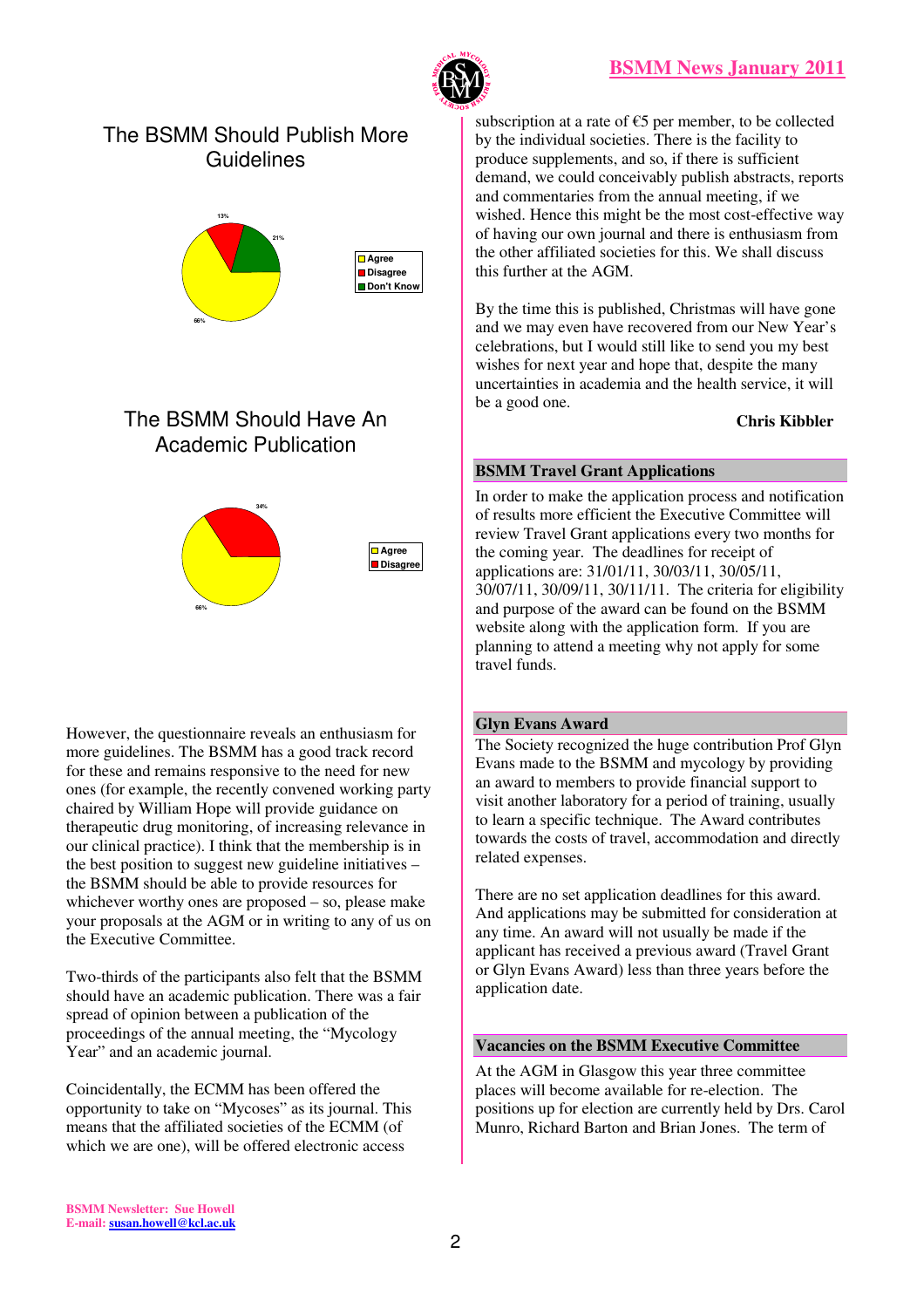

office is 3 years and the responsibilities and duties of elected committee members are:

- To attend the two executive committee meetings each year and be fully prepared to offer frank opinions on the matters under discussion
- To consider nominations for Society membership
- To consider nominations for Travel Grants and other awards
- To supply information to the Secretary and other members as requested
- To represent the Society and its interests

Dr Carol Munro will be stepping down from the Executive Committee but will remain as a non-voting member in her role as webmaster for the BSMM website. Carol has put an immense amount of hard work into developing the website which is the shop window to our members and to the rest of the world. At its last meeting the Executive Committee felt it was important to have direct discussion and feedback from the person that maintains the site, and invited Carol to remain as a non-voting member for this purpose.

Dr Richard Barton has volunteered to stand for a second term to continue leading the serology working party. Dr Brian Jones has been an executive committee member for two terms and will not be standing for re-election.

Anyone interested in standing for election please send in a nomination from two members of the Society, this may be by letter or email, with a brief outline from the person nominated about themselves and why they would like to be on the Executive Committee of the BSMM. Nominations should be received no later than  $25<sup>th</sup>$  February 2011. One month before the AGM voting forms and details of the members standing for election will be sent to all members, and the result will be announced at the AGM.

# **BSMM Annual Meeting Glasgow 2011**

#### **BSMM 2010 PROGRAMME (APRIL 17th – 19th, 2011)**

**All sessions will take place in the Botanic Suite of the Hilton Grosvenor, Glasgow** 

**SUNDAY 17 th April 2011** 

**13:00 – 16:00** Executive committee meeting

**14:00 – 18:00** Registration

**18:00 – 19:00** Food and Refreshments **19:00 – 20:30 TBC 20:30 – 22:00** POSTER session

# **MONDAY 18 th April 2011**

# **Session 1: Clinical mycology (Chair: Rosemary Barnes)**

**08:45** Footering about with T. rubrum PCR: have we nailed it? *Gillian Shankland (Specialist Mycology Laboratory, Glasgow, UK)* 

- **09:15** *Aspergillus* infections: clinical aspects and recent research discoveries *David Denning (University of Manchester, UK)*
- **09:45** *Offered paper*
- **10:00** *Offered paper*
- **10:15** *Offered paper*
- **10:30 11:00 Coffee**

### **Session 2: Fungal cell wall, morphogenesis and pathogenicity (Chair: Gary Moran)**

- **11:00** Fungal cell wall structure and surface moieties involved in adhesion *Piet De Groot (University of Castilla, Spain)*
- **11:30** Yeast vs hyphae: roles in *Candida* virulence *Bernhard Hube (Hans Knoell Institute Jena, Germany)*
- **12:00** *Offered paper*
- **12:15** *Offered paper*
- **12:30** *Offered paper*

**12:45 – 14:00 LUNCH and poster viewing** 

#### **Sess**i**on 3: Host responses to fungal pathogens (Chair: David Moyes)**

**14:00** *Pneumocystis* respiratory infection and innate responses

*Andrew Limper (Mayo Clinic College of Medicine, Rochester, USA)* 

- **14:25** Predisposition to chronic mucocutaneous candidiasis and APECED *Desa Lilic (Newcastle University, UK)*
- **14:50** Role of the inflammasome in fungal infections *Jurgen Ruland (German Research Center for Environmental Health, Neuherberg, Germany)*

**15:15** *Offered paper* 

**BSMM Newsletter: Sue Howell E-mail: susan.howell@kcl.ac.uk**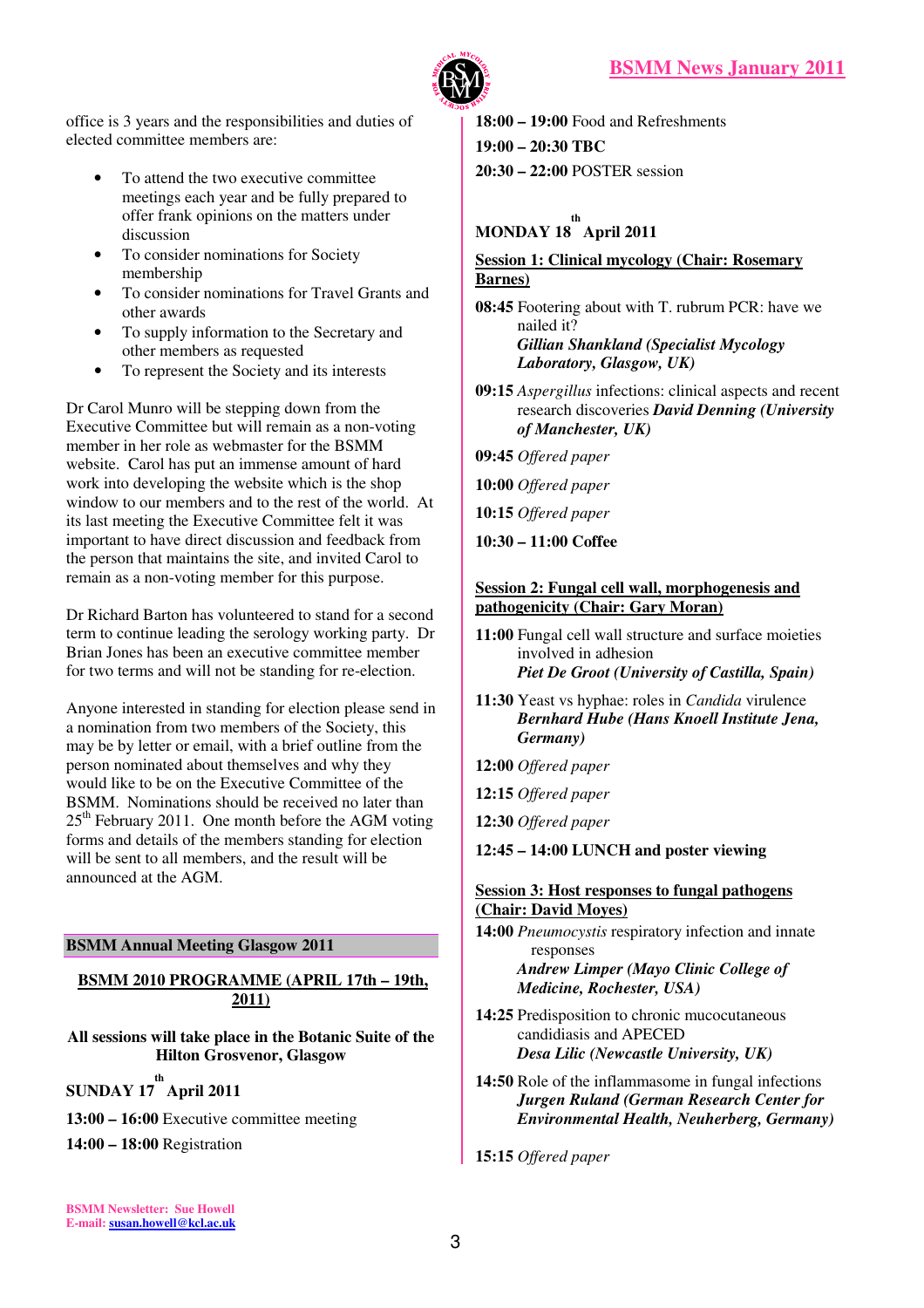

**15:30** *Offered paper* 

**15:45 – 16:15 Coffee** 

### **<u>Session 4: Foundation Lecture and Civic Reception</u>**

**16:15** Mycological stealth - the fungus strikes back *Rod Hay (International Foundation for Dermatology, London)* 

**17:15 BSMM AGM or POSTER viewing** 

**18:30** Civic reception

**20:00** BSMM Annual Dinner and Sing Song!

# **TUESDAY 19 th April 2011**

#### **Session 5: Experimental models and translational medicine (Chair: Donna MacCallum)**

- **08:45** Pros and cons of using experimental models to study *Candida* pathogenesis *Paul Fidel (Louisiana State University, New Orleans, USA)*
- **09:10** Role of IL-17 and IL-22 in fungal infection and translational medicine *Teresa Zelante (University of Perugia, Italy)*
- **09:35** *Malassezia* and atopic eczema *Annika Scheynius (Karolinska Institute, Stockholm, Sweden)*
- **10:00** *Offered paper*
- **10:15** *Offered paper*
- **10:30 11:00 Coffee**

# **Session 6: BSMM PhD student prize presentations (Chair: Carol Munro)**

- **11:00** *Offered paper*
- **11:15** *Offered paper*
- **11:30** *Offered paper*
- **11:45** *Offered paper*
- **12:00** *Offered paper*
- **12:15** *Offered paper*

**12:30 PRIZE AWARD: Best Poster Presentation for PhD students 12:45 – 14:00 LUNCH** 

# **END OF PROCEEDINGS**

Just to remind you of the local attractions of Glasgow:





Ashton Lane



Botanic Gardens, Glasgow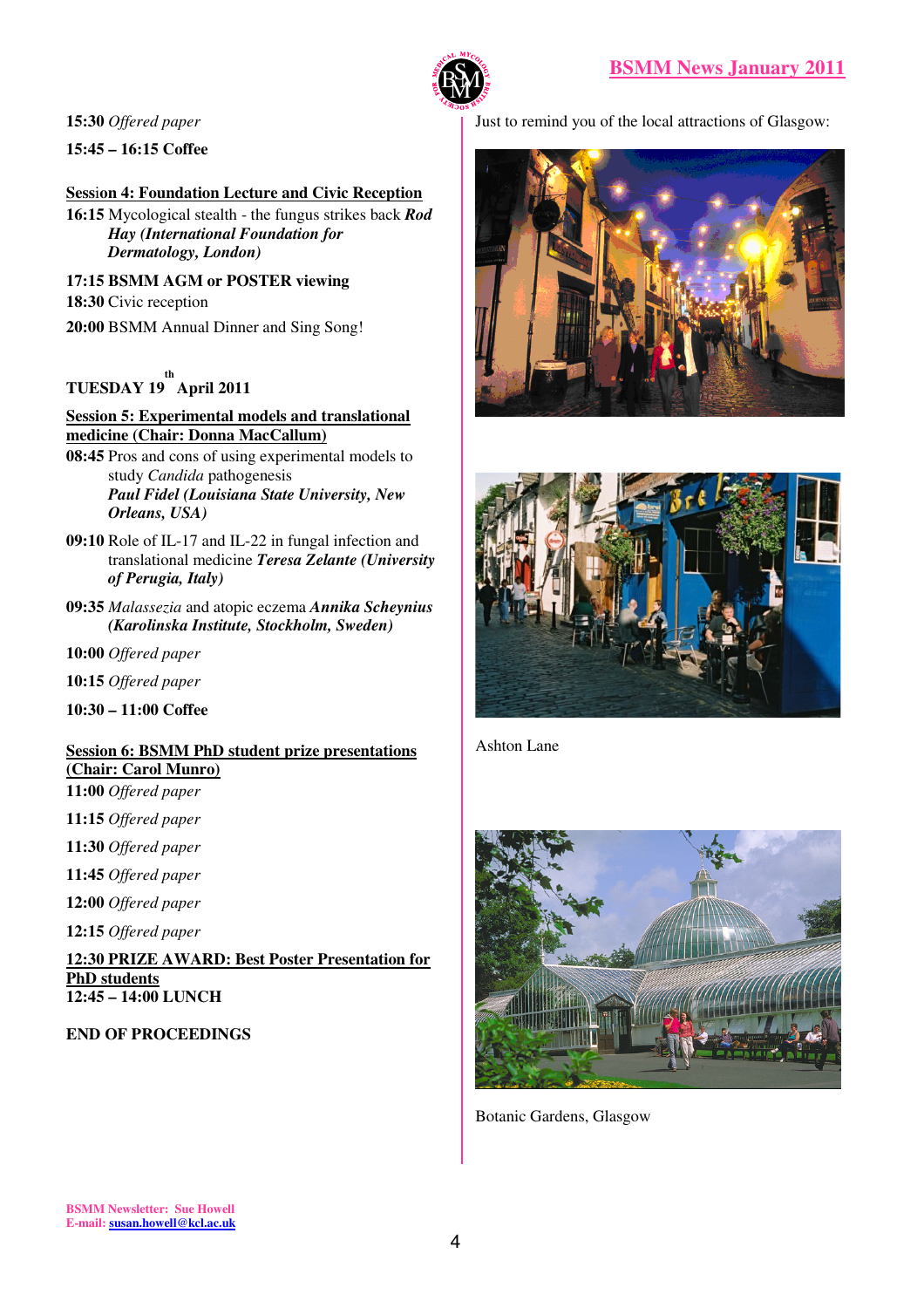

#### **The 2010 Gilead UK & Ireland Fellowship Programme (GUKIFP)**

 As you will be aware the Fellowship Programme launched on  $10<sup>th</sup>$  December 2009 and closed for applications on March  $31<sup>st</sup>$  2010. The specific aim of the programme is to support the development, exploration and dissemination of best practice which enhances patient care in the areas of HIV, Chronic Hepatitis B (cHBV) and Invasive Fungal Disease.

In total we received 149 enquiries regarding the Fellowship Programme and received 83 completed applications. As a result, the Grants Review Committee have awarded 31 grants totalling over £798,000 to applicants whose proposals best demonstrated a plan to deliver:-

1. Targeted, locally based initiatives, in high prevalence areas that increase HIV diagnosis and linkage into care. 2. Broader, regional based initiatives which aim to replicate proven and effective, HIV diagnosis programmes across a clinical network by utilising existing linkages to care.

3. Targeted, locally based initiatives, in high prevalence areas, that increase cHBV diagnosis and linkage into care.

4. Audit programmes to determine the optimal treatment pathways for patients with Invasive Fungal Disease.

We are delighted by the response to this years programme and were genuinely impressed by the variety of projects submitted for funding in Invasive Fungal Disease, HIV and cHBV. Applications came from a broad range of colleagues, from community based organisations, Primary Care Trusts, charitable organisations as well as those based in secondary care. Many projects were supported by a collaboration of organisations in a local area. We also received a number of applications for projects that aimed to increase diagnosis of both HIV and HBV.

As part of the ongoing commitment to the programme, all projects will be completed by March 2011 in time for the second annual Best Practice Sharing Event to be held in May 2011 where the grant awardees will communicate the learnings from each of their initiatives. This will create the potential for successes to be replicated broadly in other parts of the country with the aim of benefitting even more people living with HIV, cHBV or Invasive Fungal Disease. As such, Gilead is proud to support scientific, educational and charitable activities that can really improve the lives of patients. Details of the best sharing practice event will be sent to you nearer the time.

The 2011 Fellowship Programme will be launched in December 2010. It is anticipated that the process and

timelines for applications for the 2011 programme will be similar to the 2010 programme – opening in early December 2010 with a deadline of the end of March 2011. More information on the Gilead UK & Ireland Fellowship Programme is available by contacting us at fellowshipprogramme@gilead.com.

Yours sincerely,

Lisa Bright

General Manager Gilead Sciences Ltd (UK and Ireland) On behalf of the Gilead UK and Ireland Fellowship Grant Review Committee

**Successful Applications for Invasive Fungal Disease**  Professor Samir Agrawal, Barts and the London NHS Trust/Queen Mary University of London A prospective audit of invasive fungal disease (IFD) among immuno-compromised patients in a haematooncology environment, to provide a real-time complete infective picture that can be used for rational decision making, thereby improving treatment pathways and patient

Dr Paul T Heath, St Georges University of London. neoFUNGAL: Invasive fungal infections in NeonIN.

Dr Elaine McCulloch, Royal Hospital for Sick Children. Fungal ecology of patients with chronic respiratory disease.

Dr Katy Rezvani, Hammersmith Hospital Scoring criteria for fungal infections in haematological malignancies

Dr W S Tuncliffe, University Hospital Birmingham The epidemiology of fungal infection and its management in injured military personnel treated at UHB from 2007 to date

#### **Gilead Fellowship Programme 2011 – applications invited**

Following the launch of the Gilead UK and Ireland Fellowship Programme (GUKIFP) in 2009, and a successful Programme in 2010, we are pleased to provide details for the 2011 Fellowship Programme, which aims to provide grants amounting to £550,000. In 2010 the Fellowship review committee awarded 31 grants amounting to £780,000 across three disease areas – HIV, invasive fungal disease (IFD) and chronic hepatitis B (cHBV) to applicants throughout the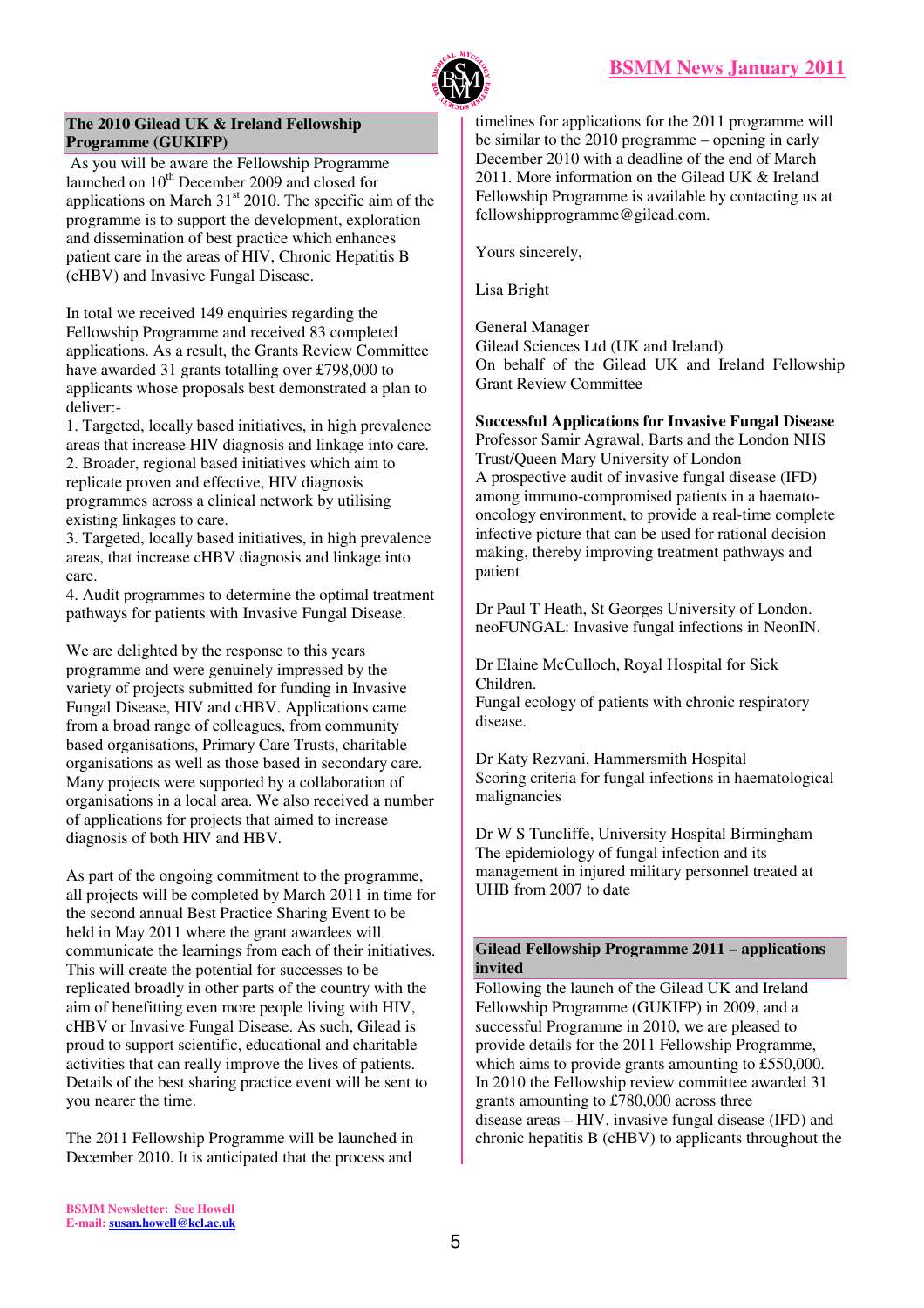



UK and Ireland whose projects represented a broad range of initiatives in a variety of settings from Newcastle to Brighton. The committee were genuinely impressed by the diversity and coverage of projects submitted for funding in 2010 and subsequently, the lessons learnt from the successful applications will be shared at a Best Practice Sharing Event to be held at The King's Fund in London on 19th May 2011. Further details of this event can be obtained by contacting the Fellowship co-ordinator at fellowshipprogramme@gilead.com, or by visiting the Gilead UK & Ireland Fellowship Programme website at www.ukifellowshipprogramme.com. The website also provides further information about the

Fellowship Programme, including video footage of project presentations by successful grant applicants and a speech by Lord Fowler, who was a guest speaker at the BPSE held in May 2010 at The King's Fund.

The aims of the Fellowship Programme are to support the development, exploration and dissemination of best practice which enhances patient care in the specific disease areas of HIV, IFD and cHBV. Financial grants amounting up to £550,000 will be awarded to individual organisations or groups of healthcare providers within a locality whose proposals best demonstrate a plan to deliver:

#### **1. Targeted, locally based initiatives which use proven methods of detection to increase HIV diagnosis and linkage into care in high prevalence areas.**

£350,000 will be available and this is expected to fund 10–14 projects

**2. Targeted, locally based initiatives using dry blood spot testing as the method of detection to increase chronic hepatitis B diagnosis and linkage into care in high prevalence areas.** 

£120,000 will be available and this is expected to fund 6–8 projects

#### **3. Projects for improving the journey of patients with invasive fungal disease through changes to practice and service delivery both inside and outside of the hospital setting.**

£80,000 will be available and this is expected to fund 4– 6 projects

Clear criteria upon which grant requests will be assessed have been established as we expect this to be a highly competitive process for funding – as it has been in previous years. Applications will be accepted from 13th December 2010 – 31st March 2011 and we anticipate awards being made by the end of April 2011.

The funding awarded is contingent on projects being completed by March 2012.

In order to facilitate the sharing of best practice, Gilead Sciences Ltd will again be hosting an event in the second quarter of 2012 at which the award recipients will be invited to present the learnings gained from their project with other grant recipients and interested colleagues. Gilead is committed to supporting local initiatives which ultimately improve patient care and we look forward to receiving completed applications over the next few months. For more information on The Gilead UK & Ireland Fellowship Programme, for details of how to apply and the assessment criteria, please contact us at fellowshipprogramme@gilead.com, or visit www.ukifellowshipprogramme.com. Yours sincerely,

Lisa Bright (General Manager) and Dr Cham Herath (Medical Director)

Gilead Sciences Ltd, UK and Ireland Gilead Sciences Ltd, UK and Ireland

#### **Notices, useful information bites…..**

A new user-friendly phylogenetic program is being developed by Thasso Griebel in Jena, Germany, Epos, a tool for phylogenetic analysis from ground up. Included is an embedded database that allows data storage and management, including raw sequences, alignments, distance matrices and trees. A multitude of algorithms is supported, for example, ClustalW and Muscle for multiple sequence alignments, RaxML and Paup for tree construction as well as various consensus and supertree methods. The Epos user interfaces allows you to view and edit your data, and execute the algorithms either locally or on a remote cluster. The Software provides a tree comparator for visual comparison, script support, Blast integration and a way to automatically install external programs (i.e. ClustalW). Epos is Open Source and runs on all major Platforms (Windows/Mac OS/Linux). You may download the latest version from http://bio.informatik.uni-jena.de/epos/.

A new sequence-based identification tool has been put online by the Molecular Research Laboratory in Sydney, Australia, see

http://www.mycologylab.org/BioloMICSSequences.asp x. This database uses ITS barcodes and particularly focuses on medically important fungi. Sequences deposited are validated by type-strains and therefore provide more reliable identification of less-known fungi than GenBank. This adds to similar databases made available by CBS http://www.cbs.knaw.nl/databases/, or focusing on special groups such as Trichoderma http://www.isth.info/tools/molkey/index.php?do=unset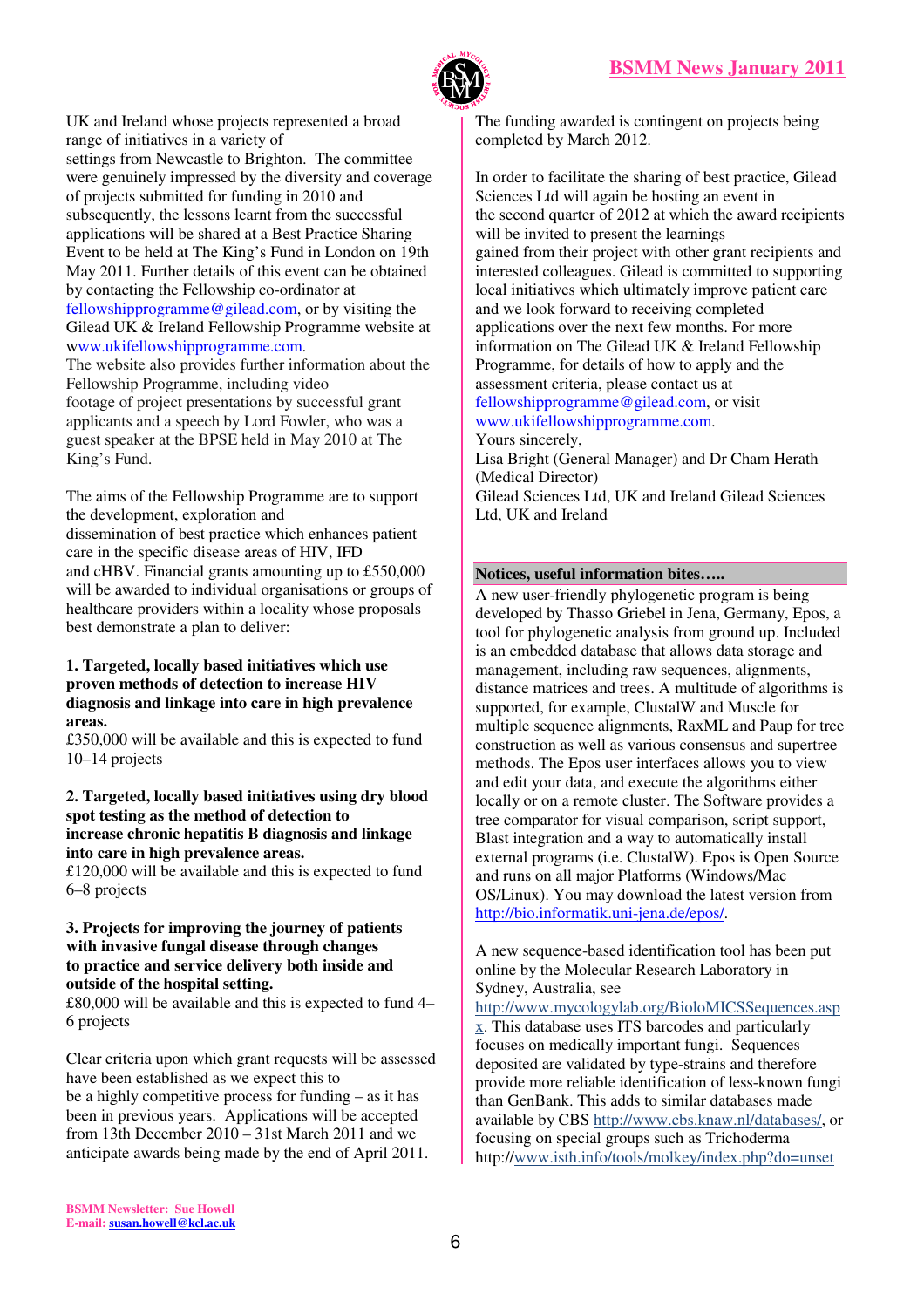

or Fusarium http://board.fusariumdb.org/board2.php?a=dv&nu=42&  $id=2$ .

The Dermatophyte Genome Steering Committee, the Broad Institute and the Hans Knoell Institute are pleased to announce that the sequencing and annotation of **seven dermatophyte genomes** is complete and can be accessed at the Dermatophyte Comparative Database: http://www.broadinstitute.org/annotation/genome/derma tophyte\_comparative/MultiHome.html. The seven sequenced genomes include *Trichophyton rubrum*, *T. tonsurans, T. equinum, T. verrucosum, Microsporum canis, M. gypseum* and *Arthoderma benhamiae*. If you are interested in contributing to the biological analyses of these genome sequences, please contact Ted White at ted.white@sbri.org for details.

A new book on *Candida albicans* **methods and protocols** has appeared, edited by Cihlar & Calderone. For information on this very useful publication, see http://www.springerprotocols.com/BookToc/doi/10.100 7/978-1-60327-151-6 .

# **UKCM BSMM/UCL MSc/ Diploma Course**

The BSMM/University College London MSc/Diploma Course in Medical Mycology Applications are invited for this unique distance learning based course. The programme is based at University College London and run jointly by UCL and the BSMM. Teaching is provided by the leading UK experts in mycology, by means of DVDs, web-based materials and practical courses, and includes a research project conducted at the student's home institution.

A bursary may be available from the British Society for Medical Mycology to support the costs of this course. Details are available on the BSMM website.

Places are limited, so if you wish to find out more please contact Anne Dickens, the course administrator at a.dickens@medsch.ucl.ac.uk as soon as possible to register your interest. Further details may also be found on the BSMM website at www.BSMM.org

# **Society of Biology news**

#### **January 2011 Treasury respond to Society's letter on the CSR**

In the run up to October's spending review, the Society wrote to the Treasury as part of a suite of activities to highlight the value of science research and to make the

case for continued investment in research and training. We have received a reply from the Rt Hon Danny Alexander MP, Chief Secretary to the Treasury who described the maintenance of the BIS science budget at £4.6bn as "an excellent outcome for the science community" alongside focus on health and capital support for the Diamond Synchroton, Pirbright and the UKCMRI. He went on to comment that the Higher Education Innovation Fund will be reformed to incentivise universities to increase commercial interaction between research and industry, and that details of this will be released in due course as will details of HEFCE QR funding.

The Society is continuing to raise concerns about the impact of government departmental budget restrictions on the commissioning of research and about challenges in the provision of good practical teaching among other matters.

#### **Forthcoming meetings**

Gordon Conference on Immunology Of Fungal Infections, January 16-21, 2011, Galveston, Texas.

Royal Microscopical Society, Belfast 27-28 January 2011, www.rms.org.uk

The Middle East Yeast Workshop 'Molecular Diagnostics and Treatment' in Doha, Qatar, 16-18 February 2011 http://www.hmc.org.qa/yeast/uc.htm

The website of the workshop "The dynamics of zygomycete research in a changing world" is now open with preliminary program and registration data. The workshop is organised in Utrecht, The Netherlands, 3-5 March, 2011. There is no registration fee http://www.zygomycota.eu/index.html

PAMMS (Pan-African Medical Mycology Society) will be held in Assiut, Egypt, March 5 and 6, 2011.The conference will be followed by a practical workshop on medical mycology, to be held 7-9 March, 2011

BioImaging: Illumination of Disease Conference, the EBSD Meeting in Dusseldorf from 28 – 29 March 2011, www.rms.org.uk

SGM Spring 2011 Meeting, Harrogate International Centre,11-14 April 2011

The 8th International Conference on **Cryptococcus and Cryptococcosis** will be held in Charleston, South Carolina, U.S.A., 1 – 5 May, 2011. http://academicdepartments.musc.edu/iccc